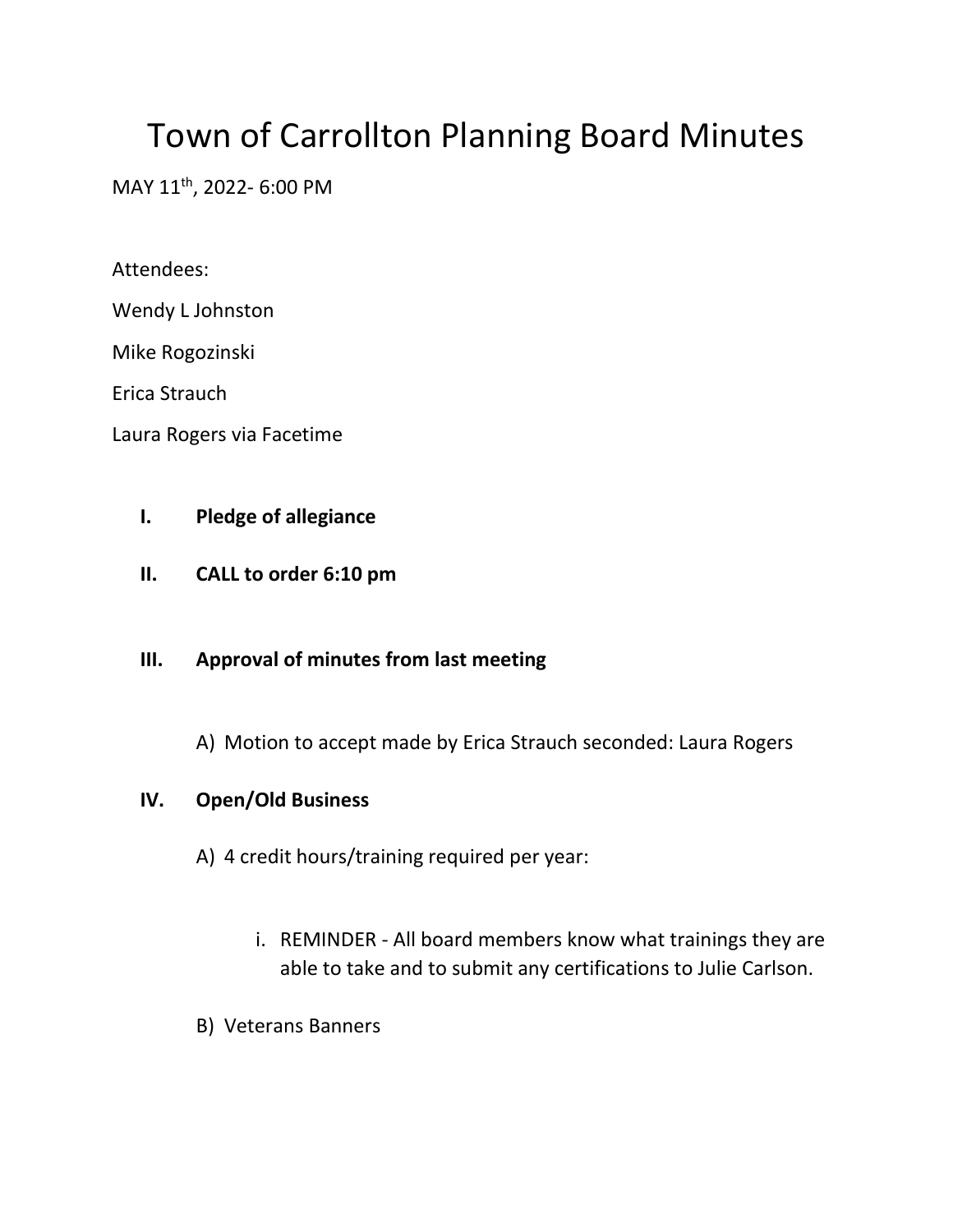- i. Board member Jefferds updated us on these- we have received all but 9 so far, there is a total of 40 ordered with the belief that more will be ordered once people see them displayed.
- ii. Received invoice for 50 brackets ordered, for a total of \$2,369. They should be shipped within 2 days of payment.
- iii. Mike Fox will be installing the brackets upon arrival and coordinating the hanging of the actual banners.
- iv. Board member Jefferds again has asked local clubs if they would like to donate to the banner program for anyone who may want a banner and cannot afford to, or to add donations into the price of the new brackets.
- C) Noise Ordinance standings
	- i. Town Board was advised that there are options to enforcing this as written, including the Code Enforcement officer.
- D) Zoning areas of concern- property maintenance/noise ordinance
	- i. Once we are all in possession of copies of these, we will read and research whether changes are necessary and should be made.
- **V. New Business**